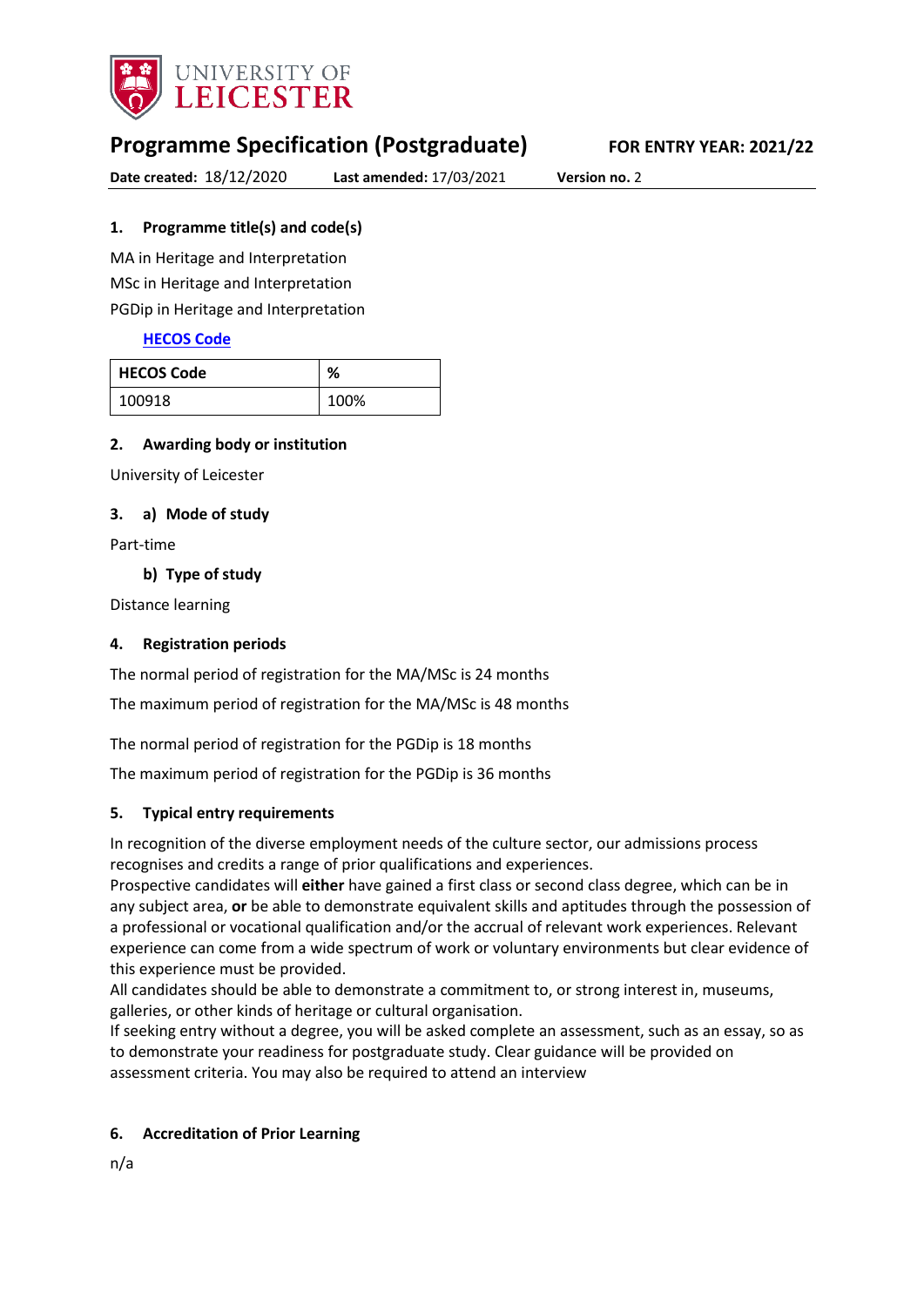## **7. Programme aims**

The programme aims to

- Provide a distinct course of the highest quality based on leading academic and professional research and practice in the field of heritage studies
- Engage students in the critical development of heritage studies as an emerging and expanding academic discipline
- Equip students with the professional knowledge, skills and values appropriate for the needs of a rapidly changing and diversifying cultural and environmental heritage sector
- Prepare students for further academic research in the fields of interpretation, representation, heritage and museums
- Produce a qualification which is recognised internationally by other academic bodies and by cultural and environmental heritage employers
- Provide an inclusive, supportive, and yet challenging, learning opportunity with access to a range of academic support systems
- Enable wide access to the course of study through distance learning
- Foster within students a motivation and aptitude for intellectual enquiry, critical assessment, creative innovation and a commitment to lifelong learning
- Actively develop students' abilities to learn and communicate within a highly diverse and international student and staff body
- Provide opportunities to develop a variety of personal transferable skills relevant to the needs of a range of employers, and develop students' abilities to identify, reflect upon and communicate these to a range of employers and professional colleagues within museums, galleries, heritage and wider sectors.

All the programme's graduates (MA/PGDip) should be able to:

- Demonstrate knowledge of major theoretical, methodological and professional themes in the practice and critique of heritage, as defined in the learning outcomes and content of individual modules
- Demonstrate an awareness of a range of heritage-, interpretation- and representationrelated issues, and creatively and thoughtfully apply the knowledge gained from the course within specific professional and academic contexts
- Demonstrate the intellectual skills appropriate to postgraduate study
- Plan a response to research questions by formulation of aims, objectives and methodologies
- Locate, select and analyse information relevant to a research project
- Construct arguments and communicate effectively in a diverse and international academic setting
- Construct arguments and communicate effectively in writing
- Demonstrate a range of personal transferable skills, including in time and work management and in written communication
- Perform effectively and utilise their knowledge in professional settings

Graduates from the MA in Heritage and Interpretation should be able to:

plan, execute and write up an extended research project on a heritage-related topic

Graduates from the MSc in Heritage and Interpretation should be able to:

 plan, execute and write up an extended research project on science in heritage or science heritage, or utilise a technical or scientific methodology for the investigation of a heritage-related topic

Reference points used to inform the programme specification

QAA Benchmarking Statement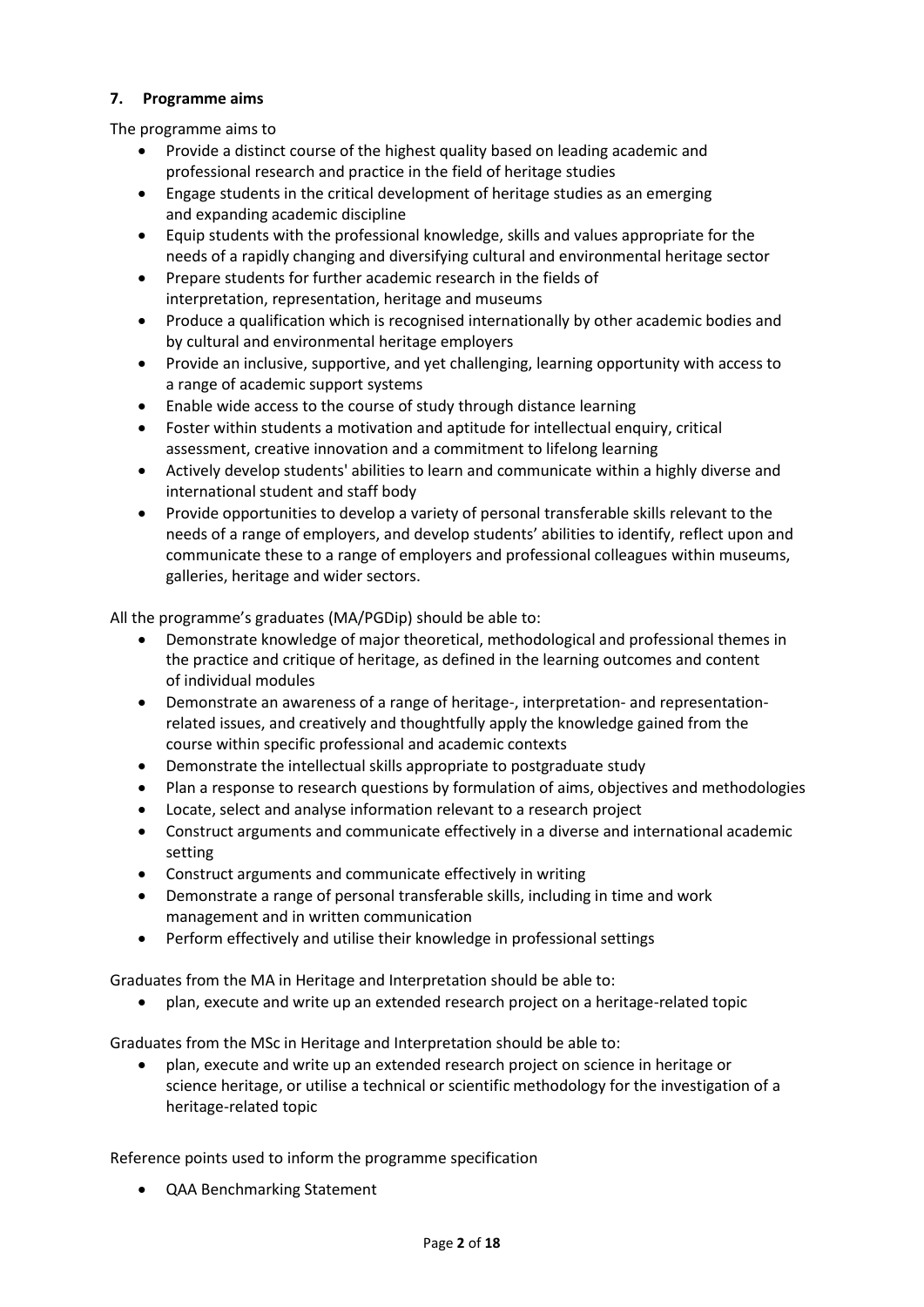- Framework for Higher Education Qualifications (FHEQ)
- UK Quality Code for Higher Education
- [University Learning](https://www2.le.ac.uk/offices/sas2/quality/learnteach) Strategy
- [University Assessment Strategy](https://www2.le.ac.uk/offices/sas2/quality/learnteach)
- University of Leicester Periodic Developmental Review Report
- External Examiners' reports (annual)
- United Nations Education for Sustainable Development Goals
- Student Destinations Data

#### **8. Programme Outcomes**

Unless otherwise stated, programme outcomes apply to all awards specified in [1.](#page-0-0) Programme title(s).

\* signifies Masters-only components.

#### **Discipline specific knowledge and competencies**

i) Knowledge

| <b>Intended Learning</b>                                                                                                                                                                                                    | <b>Teaching and Learning Methods</b>                                                                                                                                                                                                                                                                                                                                                                                       | <b>How Demonstrated?</b>                                                                                                      |
|-----------------------------------------------------------------------------------------------------------------------------------------------------------------------------------------------------------------------------|----------------------------------------------------------------------------------------------------------------------------------------------------------------------------------------------------------------------------------------------------------------------------------------------------------------------------------------------------------------------------------------------------------------------------|-------------------------------------------------------------------------------------------------------------------------------|
| <b>Outcomes</b>                                                                                                                                                                                                             |                                                                                                                                                                                                                                                                                                                                                                                                                            |                                                                                                                               |
| Advanced knowledge of theory<br>and practice of heritage<br>and interpretation in political,<br>social and historical contexts, and<br>of a range of issues in<br>heritage management,<br>interpretation and representation | Self-directed learning using<br>module study guide and<br>accompanying study materials<br>Resource-based learning<br>Independent research<br>Unstructured peer-group<br>discussion online (optional)<br>Tutor support and tutor<br>feedback<br>Summer School sessions<br>(optional)<br>Feedback on essays and<br>other assignments<br>Dissertation study guide*<br>$\bullet$<br>Dissertation supervisions and<br>feedback* | Essays, project, report and<br>other written assignments<br>Participation in online<br>discussion activities<br>Dissertation* |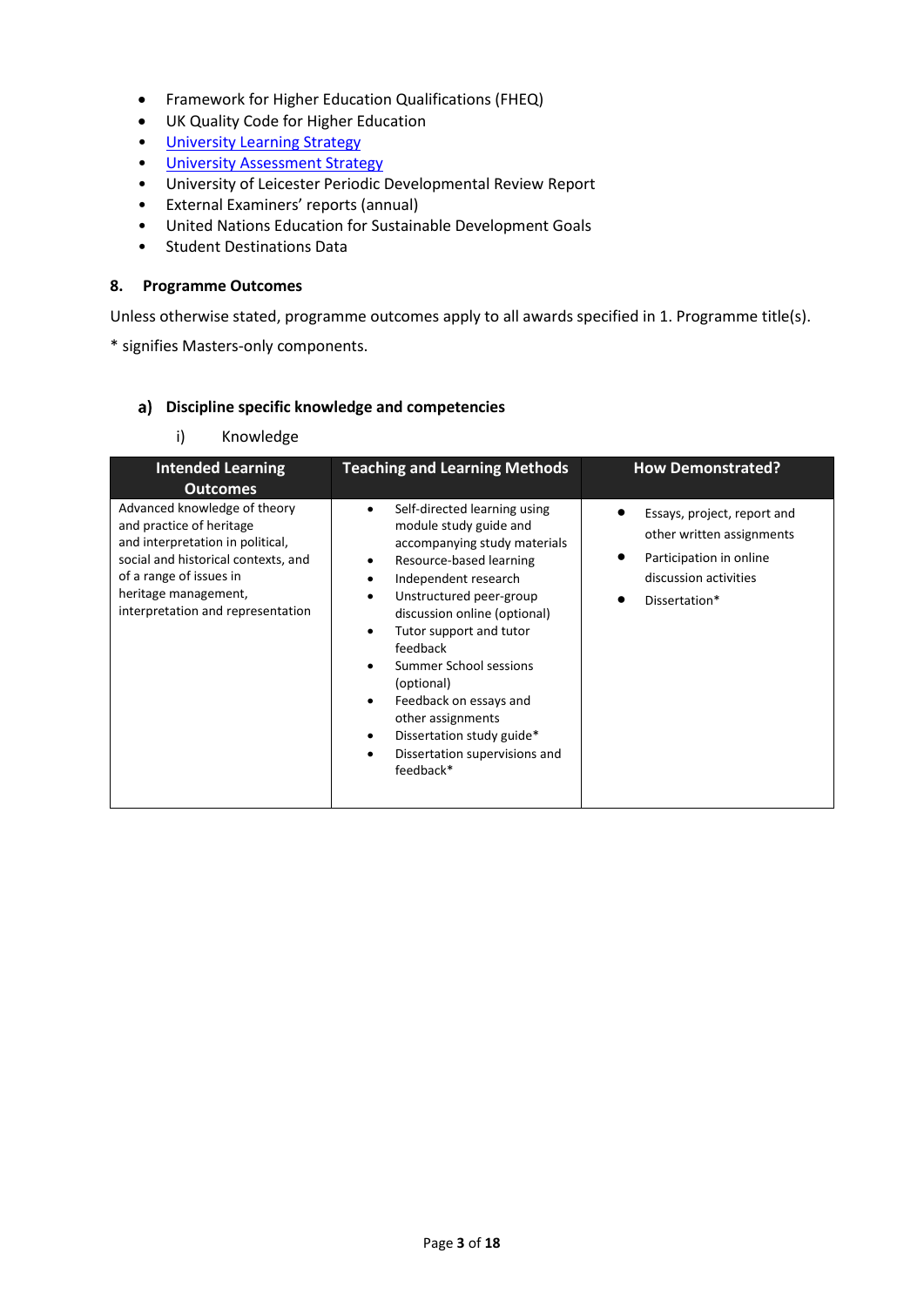# ii) Concepts

| <b>Teaching and Learning Methods</b><br><b>Intended Learning</b><br><b>Outcomes</b>                                                                                                                                                                                                                                                                                                                                                                                                                                                   |                                                                                                                                                                                                           |
|---------------------------------------------------------------------------------------------------------------------------------------------------------------------------------------------------------------------------------------------------------------------------------------------------------------------------------------------------------------------------------------------------------------------------------------------------------------------------------------------------------------------------------------|-----------------------------------------------------------------------------------------------------------------------------------------------------------------------------------------------------------|
| Enhanced grasp of major<br>Self-directed learning using<br>theoretical, methodological and<br>module study guide and<br>professional principles in heritage<br>accompanying study materials<br>Resource-based learning<br>Independent research<br>Unstructured peer-group<br>discussion online (optional)<br>Tutor support and tutor<br>feedback<br>Summer School sessions<br>(optional)<br>Feedback on essays and other<br>assignments<br>Dissertation study guide*<br>Dissertation supervisions and<br>feedback*<br>Self-reflection | Essays, project, report and<br>other written assignments<br>Participation in online<br>discussion activities<br>Dissertation*<br>Assignments reflecting on<br>personal skills, weaknesses and<br>learning |

### iii) Techniques

| <b>Intended Learning</b><br><b>Outcomes</b>                                                                                                                   | <b>Teaching and Learning Methods</b>                                                                                                                                                                                                                                                                                                                                                                                          | <b>How Demonstrated?</b>                                                                                    |
|---------------------------------------------------------------------------------------------------------------------------------------------------------------|-------------------------------------------------------------------------------------------------------------------------------------------------------------------------------------------------------------------------------------------------------------------------------------------------------------------------------------------------------------------------------------------------------------------------------|-------------------------------------------------------------------------------------------------------------|
| Mastery of a range of techniques<br>related to heritage and<br>interpretation and their critique,<br>including research, critical and<br>communication skills | Self-directed learning using<br>module study guide and<br>accompanying study materials<br>Resource-based learning<br>Independent research<br>Tutor support and tutor<br>feedback<br>Unstructured peer-group<br>discussion online (optional)<br>Summer School sessions<br>(optional)<br>Feedback on essays and other<br>assignments<br>Dissertation study guide and<br>handbook*<br>Dissertation supervisions and<br>feedback* | Essays, project, report and<br>other written assignments<br>Participation in online debate<br>Dissertation* |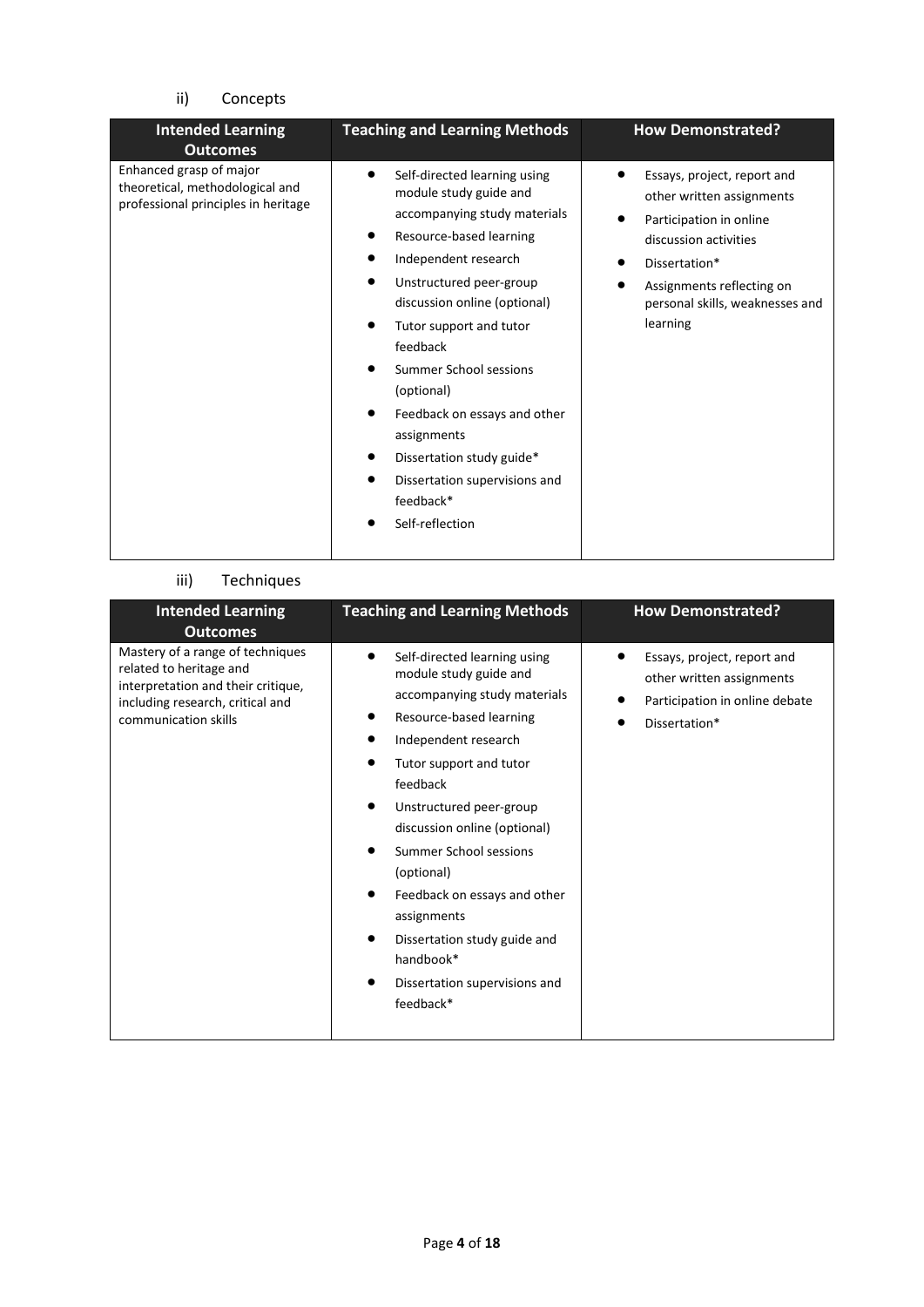| <b>Intended Learning</b><br><b>Outcomes</b>                                                        | <b>Teaching and Learning Methods</b>                                                                                                                                                                                                                                                                                                                                                                                                    | <b>How Demonstrated?</b>                                                                                                                           |
|----------------------------------------------------------------------------------------------------|-----------------------------------------------------------------------------------------------------------------------------------------------------------------------------------------------------------------------------------------------------------------------------------------------------------------------------------------------------------------------------------------------------------------------------------------|----------------------------------------------------------------------------------------------------------------------------------------------------|
| Ability to assess and effectively<br>interpret and represent<br>controversial and sensitive issues | Self-directed learning using<br>module study guide and<br>accompanying study materials<br>Resource-based learning<br>٠<br>Independent research<br>Tutor support and tutor<br>feedback<br>Unstructured peer-group<br>٠<br>discussion online (optional)<br>Summer School sessions<br>(optional)<br>Feedback on essays and other<br>assignments<br>Dissertation study guide and<br>handbook*<br>Dissertation supervisions and<br>feedback* | Essays, project, report and<br>$\bullet$<br>other written assignments<br>Participation in online debate<br>$\bullet$<br>Dissertation*<br>$\bullet$ |

iv) Critical analysis

| <b>Intended Learning</b>                                                                                                         | <b>Teaching and Learning Methods</b>                                                                                                                                                                                                                                                                                                                                                                                                                      | <b>How Demonstrated?</b>                                                                                                                                                                |
|----------------------------------------------------------------------------------------------------------------------------------|-----------------------------------------------------------------------------------------------------------------------------------------------------------------------------------------------------------------------------------------------------------------------------------------------------------------------------------------------------------------------------------------------------------------------------------------------------------|-----------------------------------------------------------------------------------------------------------------------------------------------------------------------------------------|
| <b>Outcomes</b>                                                                                                                  |                                                                                                                                                                                                                                                                                                                                                                                                                                                           |                                                                                                                                                                                         |
| Ability to apply understanding of<br>concepts, techniques and issues in<br>heritage with independence, rigour<br>and reflexivity | Induction unit<br>Self-directed learning using<br>module study guide and<br>accompanying study materials<br>Resource-based learning<br>Independent research<br>Tutor support and feedback<br>Unstructured peer-group<br>discussion online (optional)<br>Summer School sessions<br>(optional)<br>Feedback on essays and other<br>assignments<br>Dissertation study guide and<br>handbook*<br>Dissertation supervisions and<br>feedback*<br>Self-reflection | Essays, project, report and<br>other written assignments<br>Participation in online debate<br>Dissertation*<br>Assignments reflecting on<br>personal<br>skills, weaknesses and learning |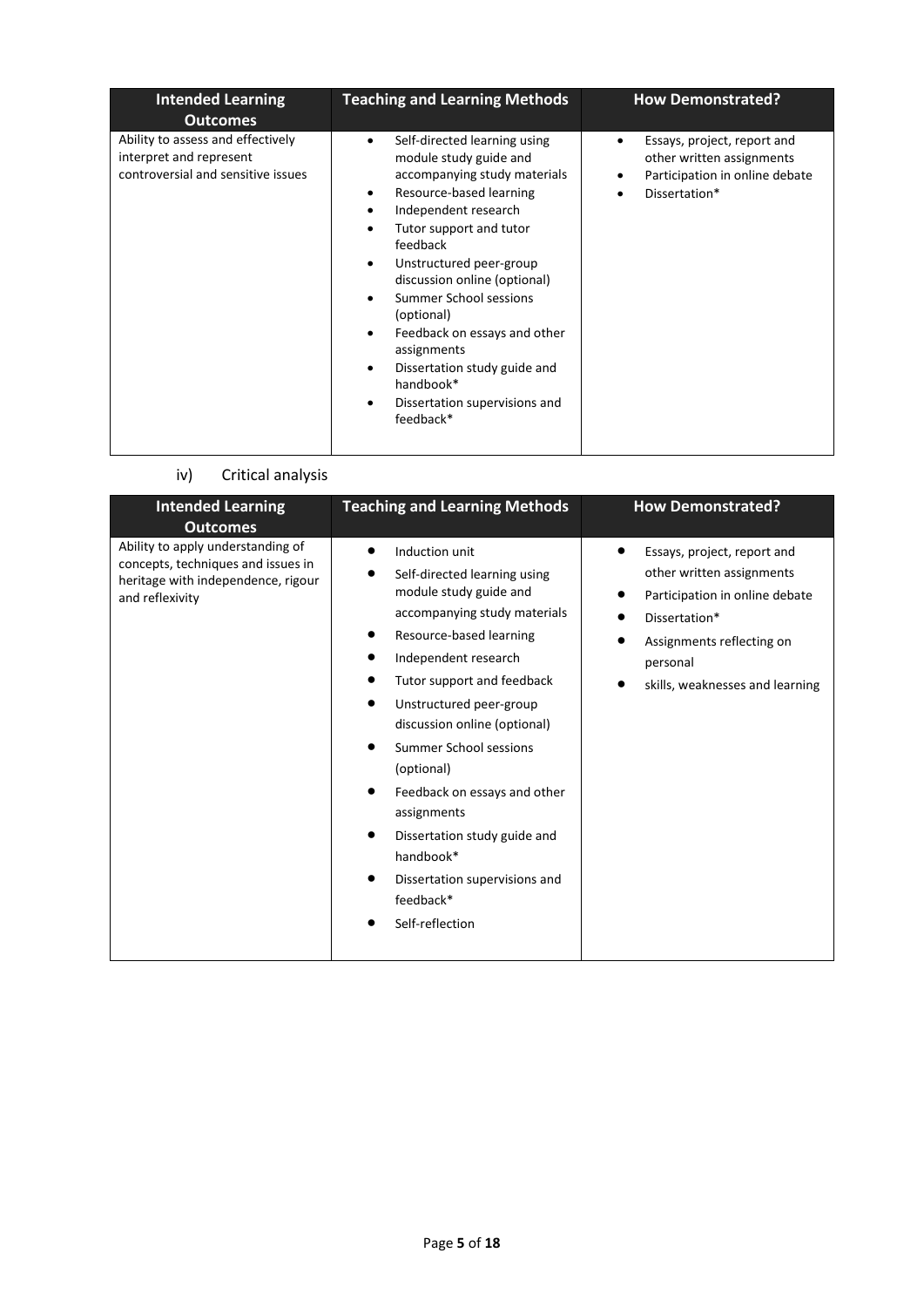# v) Presentation

| <b>Intended Learning</b><br><b>Outcomes</b>                                                                 | <b>Teaching and Learning Methods</b>                                                                                                                                                                                                                                                                                                                                                     | <b>How Demonstrated?</b>                                                                                                           |
|-------------------------------------------------------------------------------------------------------------|------------------------------------------------------------------------------------------------------------------------------------------------------------------------------------------------------------------------------------------------------------------------------------------------------------------------------------------------------------------------------------------|------------------------------------------------------------------------------------------------------------------------------------|
| Ability to organise research<br>material in a manner appropriate<br>to the medium that is to be<br>assessed | $\bullet$<br>Self-directed learning using<br>module study guide and<br>accompanying study materials,<br>particularly on research<br>methods<br>Tutor support and tutor<br>feedback<br><b>Summer School sessions</b><br>(optional)<br>Feedback on essays and other<br>assignments<br>Dissertation study guide*<br>Dissertation supervisions and<br>feedback*                              | $\bullet$<br>Essays, project, report and<br>other<br>written assignments<br>Participation in online<br>discussion<br>Dissertation* |
| Ability to distinguish between<br>relevant and non-relevant material                                        | Self-directed learning using<br>$\bullet$<br>module study guide and<br>accompanying study materials,<br>particularly on research<br>methods<br>Tutor support and tutor<br>$\bullet$<br>feedback<br>Summer School sessions<br>(optional)<br>Feedback on essays and other<br>assignments<br>Dissertation study guide*<br>٠<br>Dissertation supervisions and<br>feedback*                   | Essays, project, report and<br>other<br>written assignments<br>Participation in online<br>discussion<br>Dissertation*              |
| Ability to write-up and deliver<br>reports (including online) on<br>findings to a professional standard     | $\bullet$<br>Self-directed learning using<br>module study guide and<br>accompanying study materials,<br>particularly on research<br>methods<br>$\bullet$<br>Tutor support and tutor<br>feedback<br>Summer School sessions<br>٠<br>(optional)<br>٠<br>Feedback on essays and other<br>assignments<br>Dissertation study guide*<br>Dissertation supervisions and<br>$\bullet$<br>feedback* | Essays, project, report and<br>other<br>written assignments<br>Participation in online<br>discussion*<br>Dissertation*             |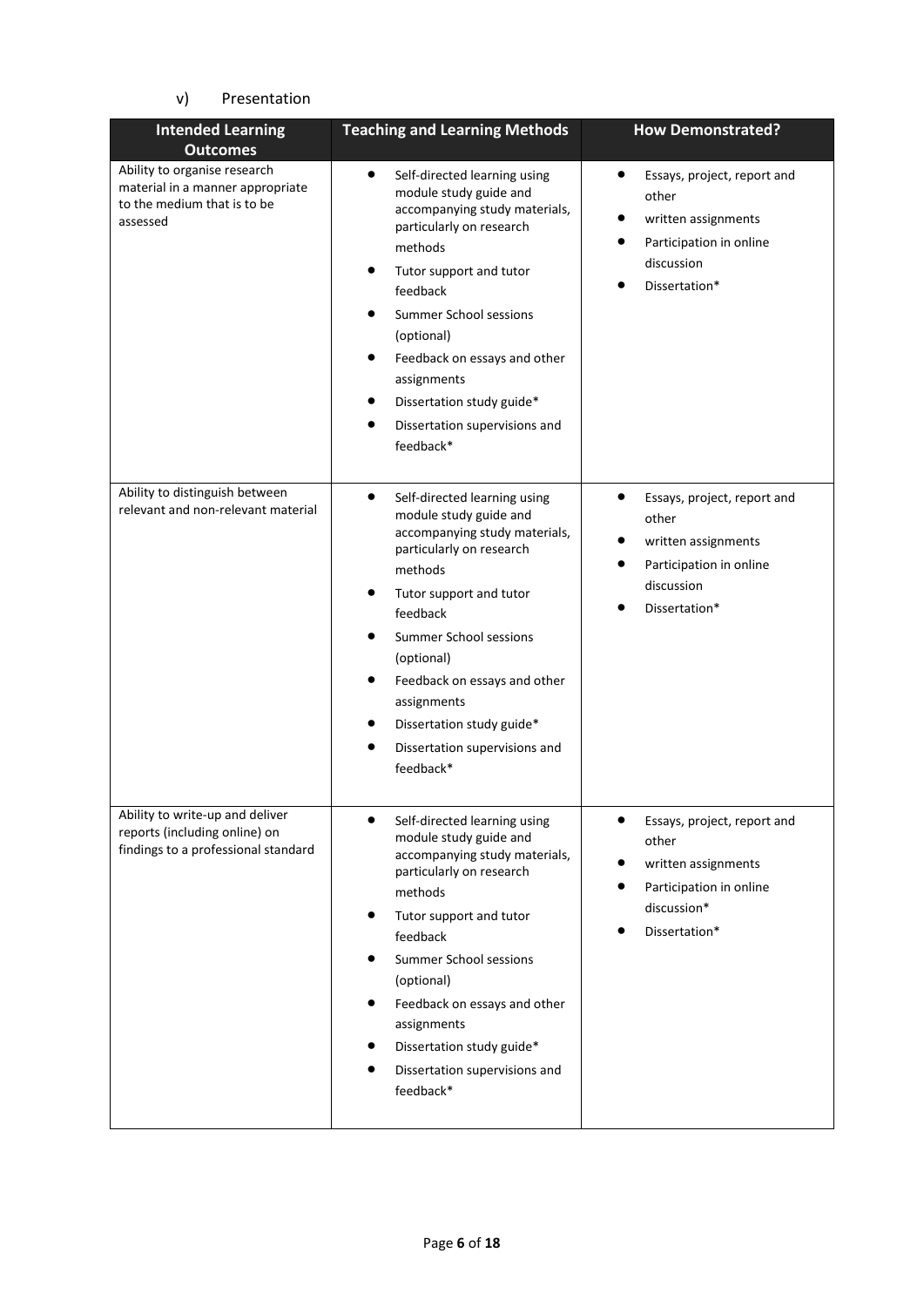# vi) Appraisal of evidence

| <b>Intended Learning</b><br><b>Outcomes</b>                                                                                           | <b>Teaching and Learning Methods</b>                                                                                                                                                                                                                                                                                                                                                                                                                                                                                                                  | <b>How Demonstrated?</b>                                                                                                                                                                             |
|---------------------------------------------------------------------------------------------------------------------------------------|-------------------------------------------------------------------------------------------------------------------------------------------------------------------------------------------------------------------------------------------------------------------------------------------------------------------------------------------------------------------------------------------------------------------------------------------------------------------------------------------------------------------------------------------------------|------------------------------------------------------------------------------------------------------------------------------------------------------------------------------------------------------|
| Ability to analyse and assess a<br>variety of complex interpretive,<br>representational, heritage,<br>conceptual and practical issues | $\bullet$<br>Self-directed learning using<br>module study guide and<br>accompanying study materials<br>Resource-based learning<br>Independent research<br>$\bullet$<br>$\bullet$<br>Tutor support and tutor<br>feedback<br>$\bullet$<br>Unstructured peer-group<br>discussion online (optional)<br><b>Summer School sessions</b><br>$\bullet$<br>(optional)<br>Feedback on essays and other<br>٠<br>assignments<br>Dissertation study guide*<br>Dissertation supervisions and<br>feedback*<br>Self-reflection                                         | Essays, project, report and<br>other written assignments<br>Participation in online debate<br>Dissertation*<br>Assignments reflecting on<br>personal skills, weaknesses and<br>learning              |
| Ability to mount and sustain an<br>independent level of enquiry at an<br>advanced level                                               | Self-directed learning using<br>$\bullet$<br>module study guide and<br>accompanying study materials<br>Resource-based learning<br>$\bullet$<br>Independent research<br>$\bullet$<br>Tutor support and tutor<br>$\bullet$<br>feedback<br>Unstructured peer-group<br>$\bullet$<br>discussion online (optional)<br>Summer School sessions<br>$\bullet$<br>(optional)<br>Feedback on essays and other<br>$\bullet$<br>assignments<br>Dissertation study guide*<br>$\bullet$<br>Dissertation supervisions and<br>$\bullet$<br>feedback*<br>Self-reflection | $\bullet$<br>Essays, project, report and<br>other written assignments<br>Participation in online debate<br>Dissertation*<br>Assignments reflecting on<br>personal skills, weaknesses and<br>learning |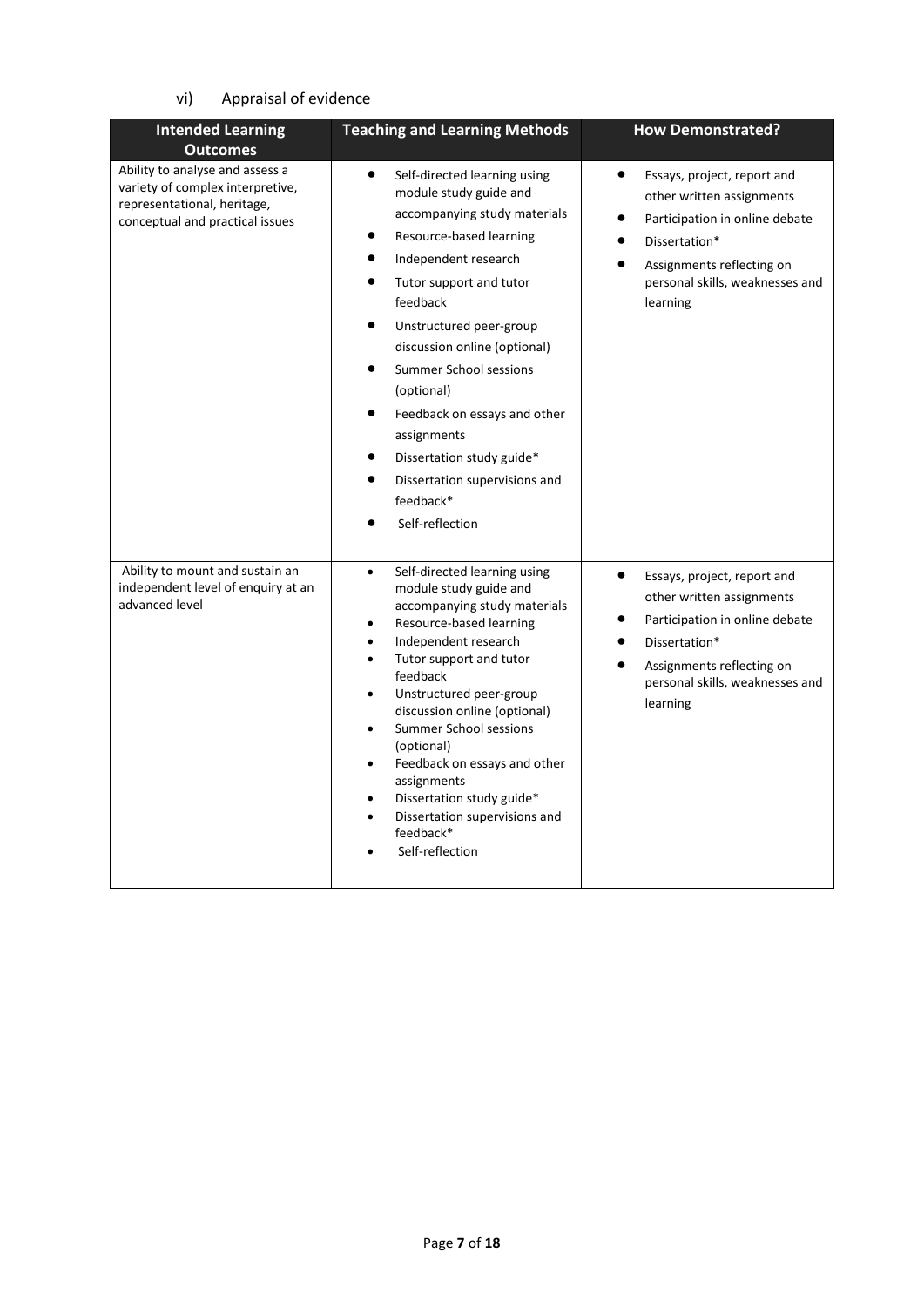### **Transferable skills**

### i) Research skills

| <b>Intended Learning</b><br><b>Outcomes</b>                                                                                                                                      | <b>Teaching and Learning Methods</b>                                                                                                                                                                                                                                                                                                                                                                               | <b>How Demonstrated?</b>                                                                                |
|----------------------------------------------------------------------------------------------------------------------------------------------------------------------------------|--------------------------------------------------------------------------------------------------------------------------------------------------------------------------------------------------------------------------------------------------------------------------------------------------------------------------------------------------------------------------------------------------------------------|---------------------------------------------------------------------------------------------------------|
| Ability to define and describe the<br>parameters of a problem to be<br>solved                                                                                                    | $\bullet$<br>Self-directed learning using<br>module study guide and<br>accompanying study materials,<br>particularly problem-based<br>activities and exercises<br>٠<br>Range of Research<br>Skills/Methods units selected<br>from a pool in Blackboard as<br>appropriate<br>Module assignment feedback<br>Tutor support and tutorials<br>Summer School research skills<br>●<br>sessions (optional)                 | Essays, project, report,<br>$\bullet$<br>dissertation and other written<br>assignments<br>Dissertation* |
| Ability to develop a methodology<br>for solving it, draw up a realistic<br>timetable and take into account<br>communities and others affected<br>by the problem and its solution | $\bullet$<br>Self-directed learning using<br>module study guide and<br>accompanying study materials,<br>particularly problem-based<br>activities and exercises<br>Range of Research<br>Skills/Methods units selected<br>from a pool in Blackboard as<br>appropriate<br>Module assignment feedback<br>Tutor support and tutorials<br>Summer School research skills<br>sessions (optional)                           | Essays, project, report,<br>dissertation and other written<br>assignments<br>Dissertation*              |
| Knowledge of a range of research<br>methods                                                                                                                                      | $\bullet$<br>Self-directed learning using<br>module study guide and<br>accompanying study materials,<br>particularly problem-based<br>activities and exercises<br>Range of Research<br>Skills/Methods units selected<br>from a pool in Blackboard as<br>appropriate<br>Module assignment feedback<br>$\bullet$<br>Tutor support and tutorials<br>Summer School research skills<br>$\bullet$<br>sessions (optional) | Essays, project, report,<br>dissertation and other written<br>assignments<br>Dissertation*              |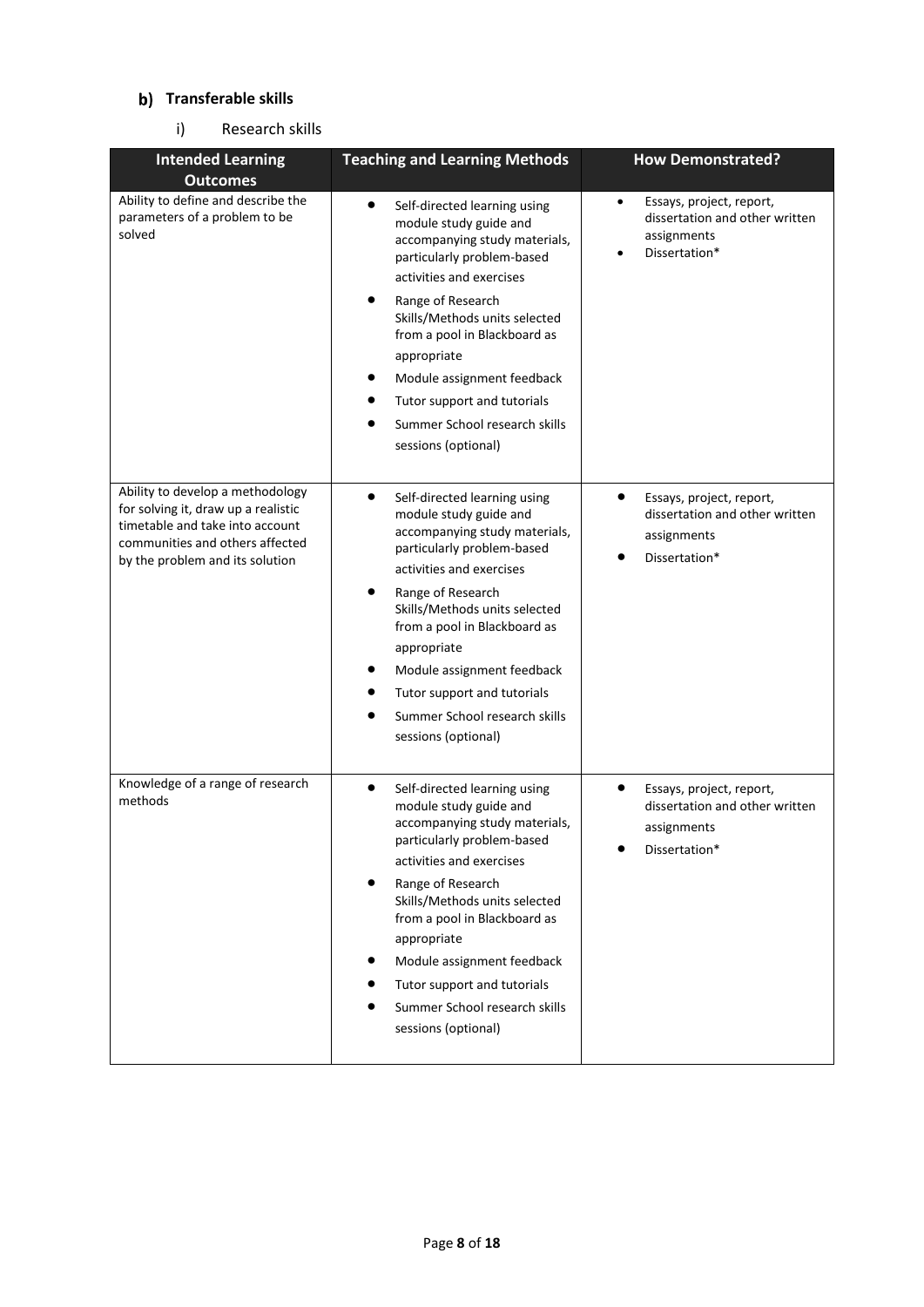| <b>Intended Learning</b><br><b>Outcomes</b>                                  | <b>Teaching and Learning Methods</b>                                                                                                                                                                                                                                                                                                                                                          | <b>How Demonstrated?</b>                                                                                |
|------------------------------------------------------------------------------|-----------------------------------------------------------------------------------------------------------------------------------------------------------------------------------------------------------------------------------------------------------------------------------------------------------------------------------------------------------------------------------------------|---------------------------------------------------------------------------------------------------------|
| Ability to analyse and draw<br>appropriate conclusions from<br>research data | $\bullet$<br>Self-directed learning using<br>module study guide and<br>accompanying study materials,<br>particularly problem-based<br>activities and exercises<br>Range of Research<br>٠<br>Skills/Methods units selected<br>from a pool in Blackboard as<br>appropriate<br>Module assignment feedback<br>Tutor support and tutorials<br>Summer School research skills<br>sessions (optional) | $\bullet$<br>Essays, project, report,<br>dissertation and other written<br>assignments<br>Dissertation* |
| Ability to research and critically<br>engage with websites                   | $\bullet$<br>Self-directed learning using<br>module study guide and<br>accompanying study materials,<br>particularly problem-based<br>activities and exercises<br>Range of Research<br>Skills/Methods units selected<br>from a pool in Blackboard as<br>appropriate<br>Module assignment feedback<br>Tutor support and tutorials<br>Summer School research skills<br>sessions (optional)      | $\bullet$<br>Essays, project, report,<br>dissertation and other written<br>assignments<br>Dissertation* |

# ii) Communication skills

| <b>Intended Learning</b><br><b>Outcomes</b>                                                                   | <b>Teaching and Learning Methods</b>                                                                                                                                                                                                                                                          | <b>How Demonstrated?</b>                                                                                                                                                       |
|---------------------------------------------------------------------------------------------------------------|-----------------------------------------------------------------------------------------------------------------------------------------------------------------------------------------------------------------------------------------------------------------------------------------------|--------------------------------------------------------------------------------------------------------------------------------------------------------------------------------|
| Ability to communicate views,<br>needs and concerns effectively in<br>the context of working<br>relationships | Induction unit<br>Communications with tutor<br>Guidelines in course material<br>Self-directed learning<br>Feedback on written<br>assignments<br>Online discussions (optional)<br>Dissertation study guide,<br>handbook, supervisions and<br>feedback*<br>Summer School sessions<br>(optional) | Tutorial relationships<br>Essays, projects, brief, report,<br>evaluation and other written<br>assignments<br>Participation in online<br>discussion activities<br>Dissertation* |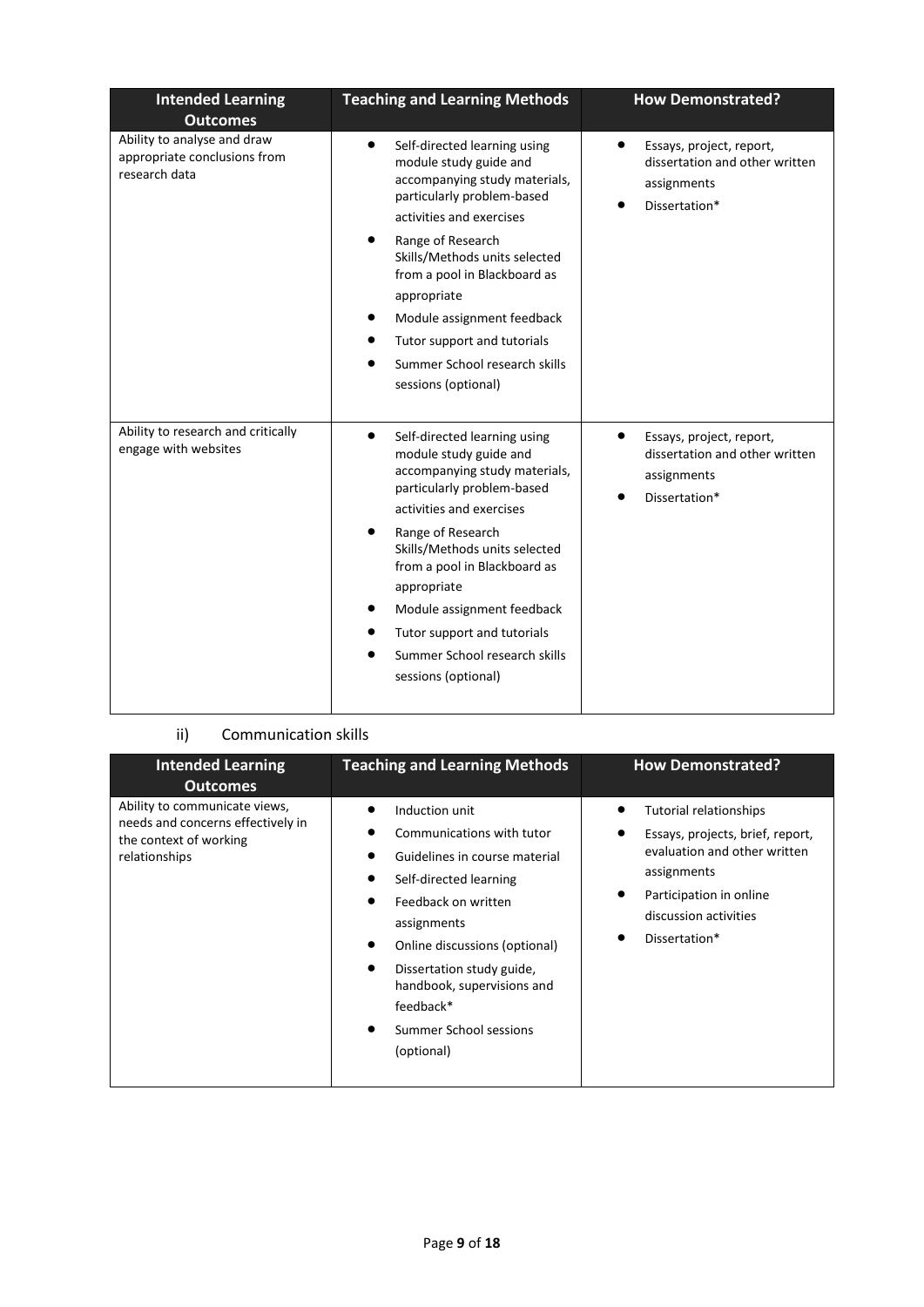| <b>Intended Learning</b><br><b>Outcomes</b>                                                          | <b>Teaching and Learning Methods</b>                                                                                                                                                                                                                                                                 | <b>How Demonstrated?</b>                                                                                                                                                                           |
|------------------------------------------------------------------------------------------------------|------------------------------------------------------------------------------------------------------------------------------------------------------------------------------------------------------------------------------------------------------------------------------------------------------|----------------------------------------------------------------------------------------------------------------------------------------------------------------------------------------------------|
| Ability to write cogently and<br>coherently at an appropriate<br>academic level                      | Induction unit<br>Communications with tutor<br>Guidelines in course material<br>Self-directed learning<br>Feedback on written<br>assignments<br>Online discussions (optional)<br>Dissertation study guide,<br>handbook, supervisions and<br>feedback*<br>Summer School sessions<br>(optional)        | <b>Tutorial relationships</b><br>$\bullet$<br>Essays, projects, brief, report,<br>evaluation and other written<br>assignments<br>Participation in online<br>discussion activities<br>Dissertation* |
| Ability to write cogently and<br>coherently at a level appropriate to<br>different heritage contexts | Induction unit<br>Communications with tutor<br>Guidelines in course material<br>Self-directed learning<br>Feedback on written<br>assignments<br>Online discussions (optional)<br>Dissertation study guide,<br>handbook, supervisions and<br>feedback*<br><b>Summer School sessions</b><br>(optional) | <b>Tutorial relationships</b><br>$\bullet$<br>Essays, projects, brief, report,<br>evaluation and other written<br>assignments<br>Participation in online<br>discussion activities<br>Dissertation* |

# iii) Data presentation

| <b>Intended Learning</b><br><b>Outcomes</b>                                                    | <b>Teaching and Learning Methods</b>                                                                                                                                    | <b>How Demonstrated?</b>                                                                                                      |
|------------------------------------------------------------------------------------------------|-------------------------------------------------------------------------------------------------------------------------------------------------------------------------|-------------------------------------------------------------------------------------------------------------------------------|
| Ability to present research clearly<br>and effectively, using appropriate<br>digital resources | Research skills units within<br>Blackboard<br>Self-directed learning<br>٠<br>Module assignment feedback<br>Tutor support<br>Feedback on essays and other<br>assignments | Essays, project, report,<br>dissertation and other written<br>assignments<br>Participation in online<br>discussion activities |

# iv) Information technology

| <b>Intended Learning</b>                                                                                                                                             | <b>Teaching and Learning Methods</b>                                                 | <b>How Demonstrated?</b>                                                                                                                                  |
|----------------------------------------------------------------------------------------------------------------------------------------------------------------------|--------------------------------------------------------------------------------------|-----------------------------------------------------------------------------------------------------------------------------------------------------------|
| <b>Outcomes</b>                                                                                                                                                      |                                                                                      |                                                                                                                                                           |
| Ability to make use of digital<br>resources for conducting academic<br>research, locating resources, and<br>assessing these resources for utility<br>and reliability | Tutor support<br>Dissertation supervision*<br>Independent research<br>Induction unit | Use of digital resources to<br>produce and submit essays,<br>other assignments (e g reports)<br>and dissertation<br>Contributions to online<br>activities |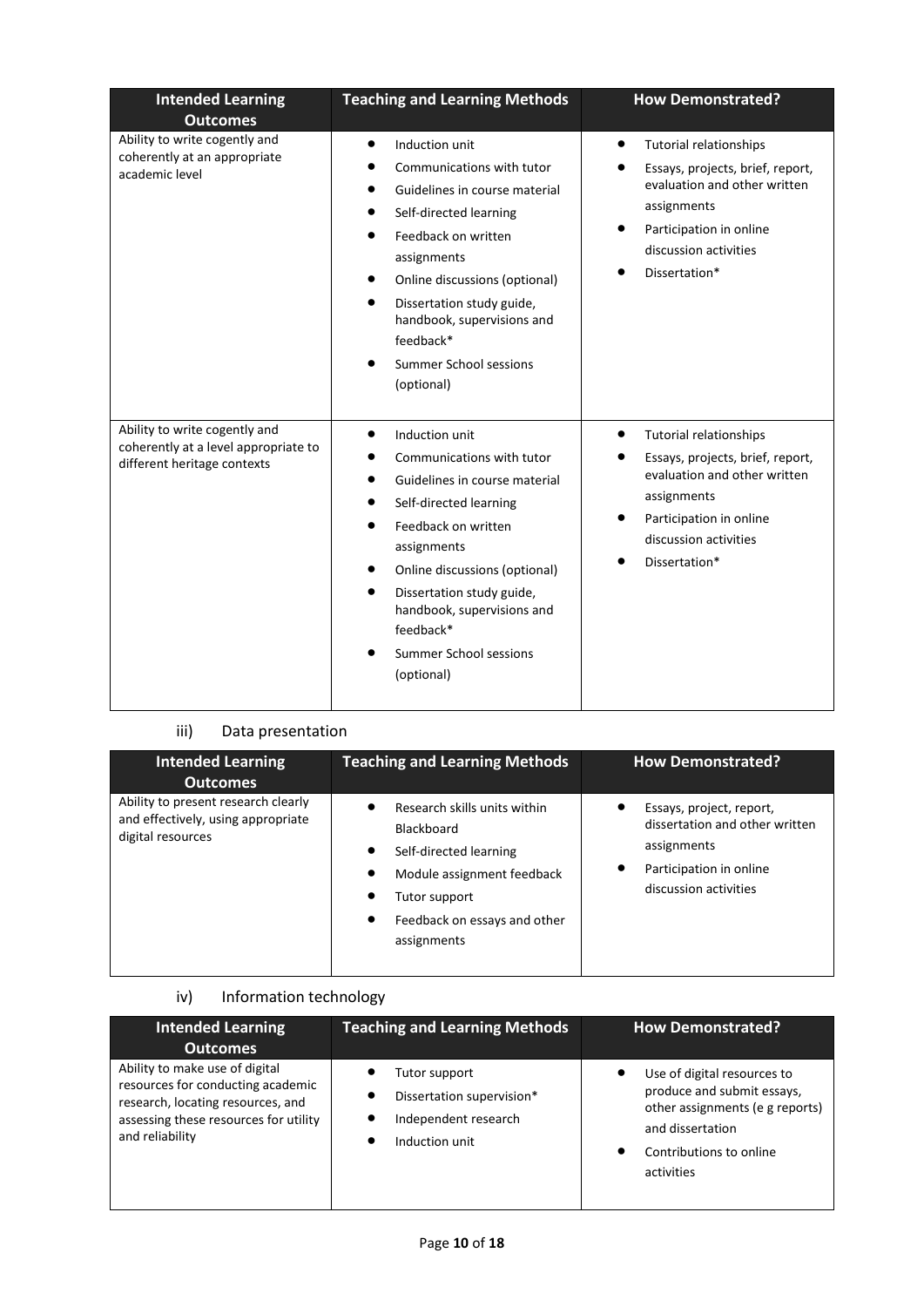| <b>Intended Learning</b><br><b>Outcomes</b>                                                                        | <b>Teaching and Learning Methods</b>                                                 | <b>How Demonstrated?</b>                                                                                                                                  |
|--------------------------------------------------------------------------------------------------------------------|--------------------------------------------------------------------------------------|-----------------------------------------------------------------------------------------------------------------------------------------------------------|
| Ability to use online resources set<br>up by the School and the University<br>(eg Blackboard, the Digital Library) | Tutor support<br>Dissertation supervision*<br>Independent research<br>Induction unit | Use of digital resources to<br>produce and submit essays,<br>other assignments (e g reports)<br>and dissertation<br>Contributions to online<br>activities |
| Develop skills in key software suites<br>(office tools graphics search tools                                       | Tutor support<br>Dissertation supervision*<br>Independent research<br>Induction unit | Use of digital resources to<br>produce and submit essays,<br>other assignments (e g reports)<br>and dissertation<br>Contributions to online<br>activities |

# v) Problem solving

| <b>Intended Learning</b><br><b>Outcomes</b>                                                                    | <b>Teaching and Learning Methods</b>                                                                                                                                                                                                                                                 | <b>How Demonstrated?</b>                                                                 |
|----------------------------------------------------------------------------------------------------------------|--------------------------------------------------------------------------------------------------------------------------------------------------------------------------------------------------------------------------------------------------------------------------------------|------------------------------------------------------------------------------------------|
| Independently approach the<br>subject and form research<br>objectives in relation to a particular<br>'problem' | Module activities and<br>$\bullet$<br>assignments<br>Self-directed learning<br>$\bullet$<br>Research skills units<br>$\bullet$<br>The Research Skills Guide (on<br>Blackboard)<br>Module assignment feedback<br>$\bullet$<br>Tutor support and feedback<br>Dissertation supervision* | $\bullet$<br>Essays, projects, reports and<br>other written assignments<br>Dissertation* |
| Critically select and apply methods<br>for addressing research questions                                       | Module activities and<br>$\bullet$<br>assignments<br>Self-directed learning<br>Research skills units<br>The Research Skills Guide (on<br>$\bullet$<br>Blackboard)<br>Module assignment feedback<br>Tutor support and feedback<br>Dissertation supervision*                           | $\bullet$<br>Essays, projects, reports and<br>other written assignments<br>Dissertation* |
| Critically select and analyse a range<br>of material for addressing research<br>questions                      | $\bullet$<br>Module activities and<br>assignments<br>Self-directed learning<br>Research skills units<br>The Research Skills Guide (on<br>$\bullet$<br>Blackboard)<br>Module assignment feedback<br>Tutor support and feedback<br>Dissertation supervision*<br>$\bullet$              | $\bullet$<br>Essays, projects, reports and<br>other written assignments<br>Dissertation* |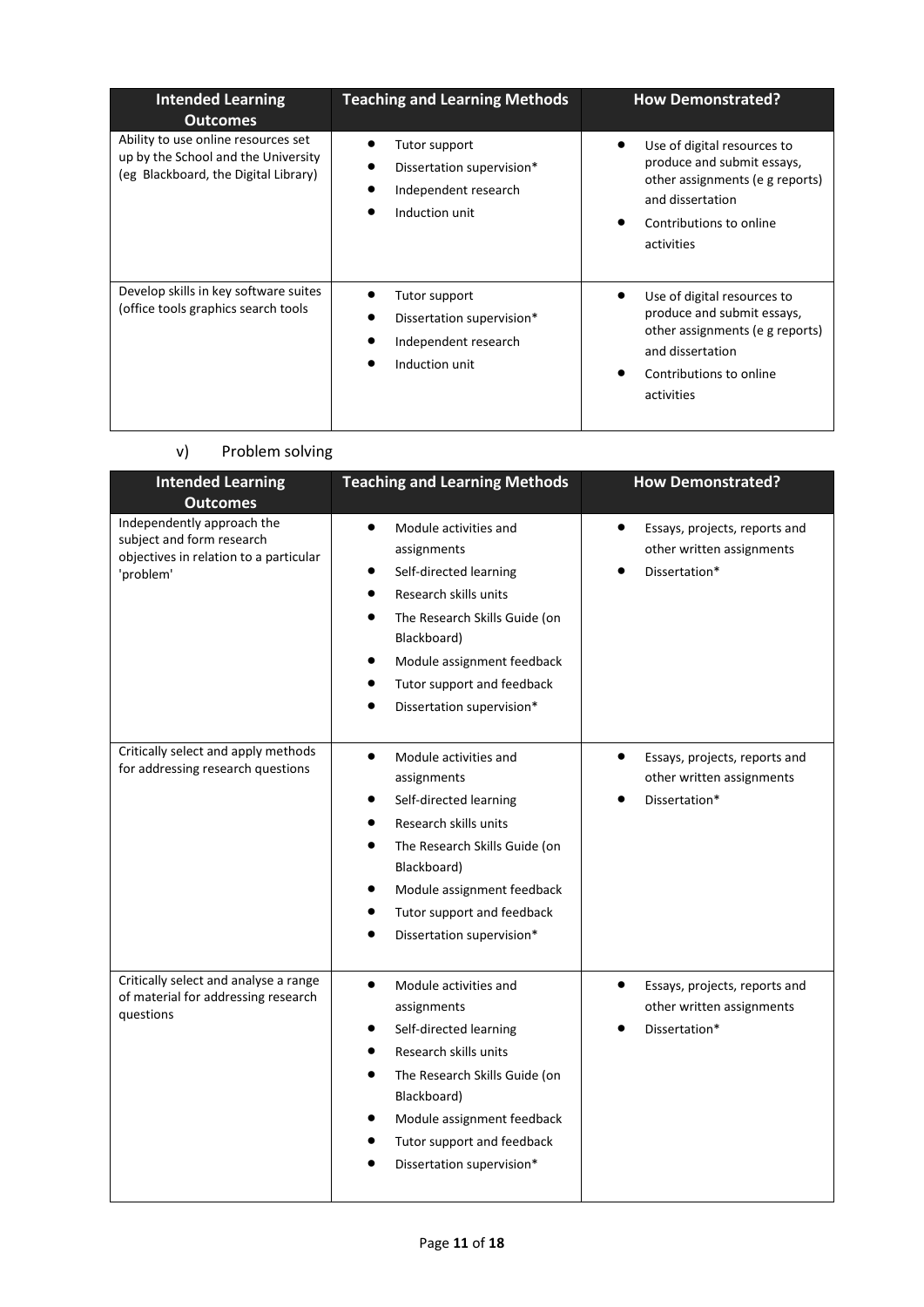# vi) Working relationships

| <b>Intended Learning</b>                                                                                       | <b>Teaching and Learning Methods</b>                                                                                                                                                                                                                                                                                 | <b>How Demonstrated?</b>                                                                                                                                                         |
|----------------------------------------------------------------------------------------------------------------|----------------------------------------------------------------------------------------------------------------------------------------------------------------------------------------------------------------------------------------------------------------------------------------------------------------------|----------------------------------------------------------------------------------------------------------------------------------------------------------------------------------|
| <b>Outcomes</b>                                                                                                |                                                                                                                                                                                                                                                                                                                      |                                                                                                                                                                                  |
| Ability to contribute to and<br>comment on ideas in group<br>discussion and peer assess<br>(where appropriate) | $\bullet$<br>Self-directed learning using<br>module study guide and<br>accompanying study materials<br>Tutor support<br>Unstructured peer-group<br>discussion online (optional)<br>Online group work, assessing<br>and commenting on key<br>reports/research<br>Summer School discussions<br>(optional)              | Contributions to online<br>$\bullet$<br>discussions and activities<br>Essays, projects, brief, report,<br>evaluation, dissertation and<br>other written assignments              |
| Knowledge of how and when to<br>draw on the knowledge and<br>expertise of others                               | $\bullet$<br>Self-directed learning using<br>module study guide and<br>accompanying study materials<br>Tutor support<br>Unstructured peer-group<br>$\bullet$<br>discussion online (optional)<br>Online group work, assessing<br>and commenting on key<br>reports/research<br>Summer School discussions<br>(optional) | $\bullet$<br>Contributions to online<br>discussions and activities<br>$\bullet$<br>Essays, projects, brief, report,<br>evaluation, dissertation and<br>other written assignments |
| Ability to present arguments and<br>information to colleagues                                                  | $\bullet$<br>Self-directed learning using<br>module study guide and<br>accompanying study materials<br>Tutor support<br>Unstructured peer-group<br>discussion online (optional)<br>Online group work, assessing<br>and commenting on key<br>reports/research<br>Summer School discussions<br>(optional)              | $\bullet$<br>Contributions to online<br>discussions and activities<br>Essays, projects, brief, report,<br>evaluation, dissertation and<br>other written assignments              |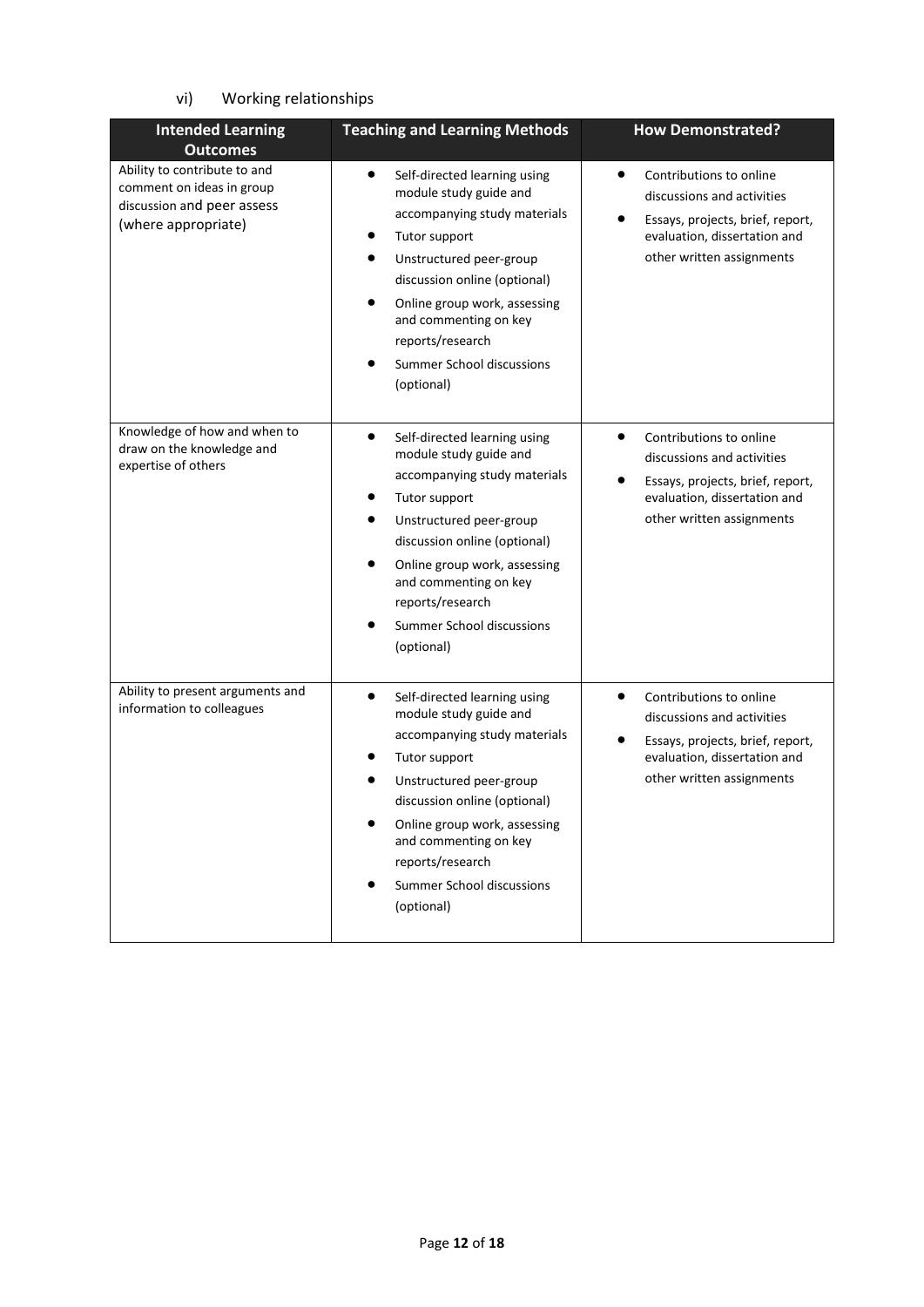# vii) Managing learning

| <b>Intended Learning</b><br><b>Outcomes</b>                       | <b>Teaching and Learning Methods</b>                                                                                                                                                                                                                                                    | <b>How Demonstrated?</b>                                                                                                                                                           |
|-------------------------------------------------------------------|-----------------------------------------------------------------------------------------------------------------------------------------------------------------------------------------------------------------------------------------------------------------------------------------|------------------------------------------------------------------------------------------------------------------------------------------------------------------------------------|
| Ability to identify, categorise and<br>organise research material | $\bullet$<br>Induction unit<br>Self-directed learning using<br>module study guide and<br>accompanying study materials<br>Tutor support<br>Unstructured peer-group<br>discussion online (optional)<br>Feedback on essays and other<br>assignments                                        | $\bullet$<br>Essays, projects, report and<br>other written assignments<br>Production of learning<br>materials<br>Dissertation*<br>Successful completion of<br>modules              |
| Effective time and work<br>management skills                      | $\bullet$<br>Induction unit<br>Self-directed learning using<br>module study guide and<br>accompanying study materials<br>Tutor support<br>Unstructured peer-group<br>$\bullet$<br>discussion online (optional)<br>Feedback on essays and other<br>assignments                           | $\bullet$<br>Essays, projects, report and<br>other written assignments<br>Production of learning<br>materials<br>Dissertation*<br>Successful completion of<br>modules              |
| Ability to use IT resources to assist<br>and organise research    | $\bullet$<br>Induction unit<br>Self-directed learning using<br>module study guide and<br>accompanying study materials<br>Tutor support<br>Unstructured peer-group<br>discussion online (optional)<br>Feedback on essays and other<br>assignments                                        | Essays, projects, report and<br>other written assignments<br>Production of learning<br>materials<br>Dissertation*<br>Successful completion of<br>modules                           |
| Ability to operate in an online<br>learning environment           | Induction unit<br>$\bullet$<br>Self-directed learning using<br>$\bullet$<br>module study guide and<br>accompanying study materials<br>Tutor support<br>Unstructured peer-group<br>$\bullet$<br>discussion online (optional)<br>$\bullet$<br>Feedback on essays and other<br>assignments | $\bullet$<br>Essays, projects, report and<br>other written assignments<br>Production of learning<br>$\bullet$<br>materials<br>Dissertation*<br>Successful completion of<br>modules |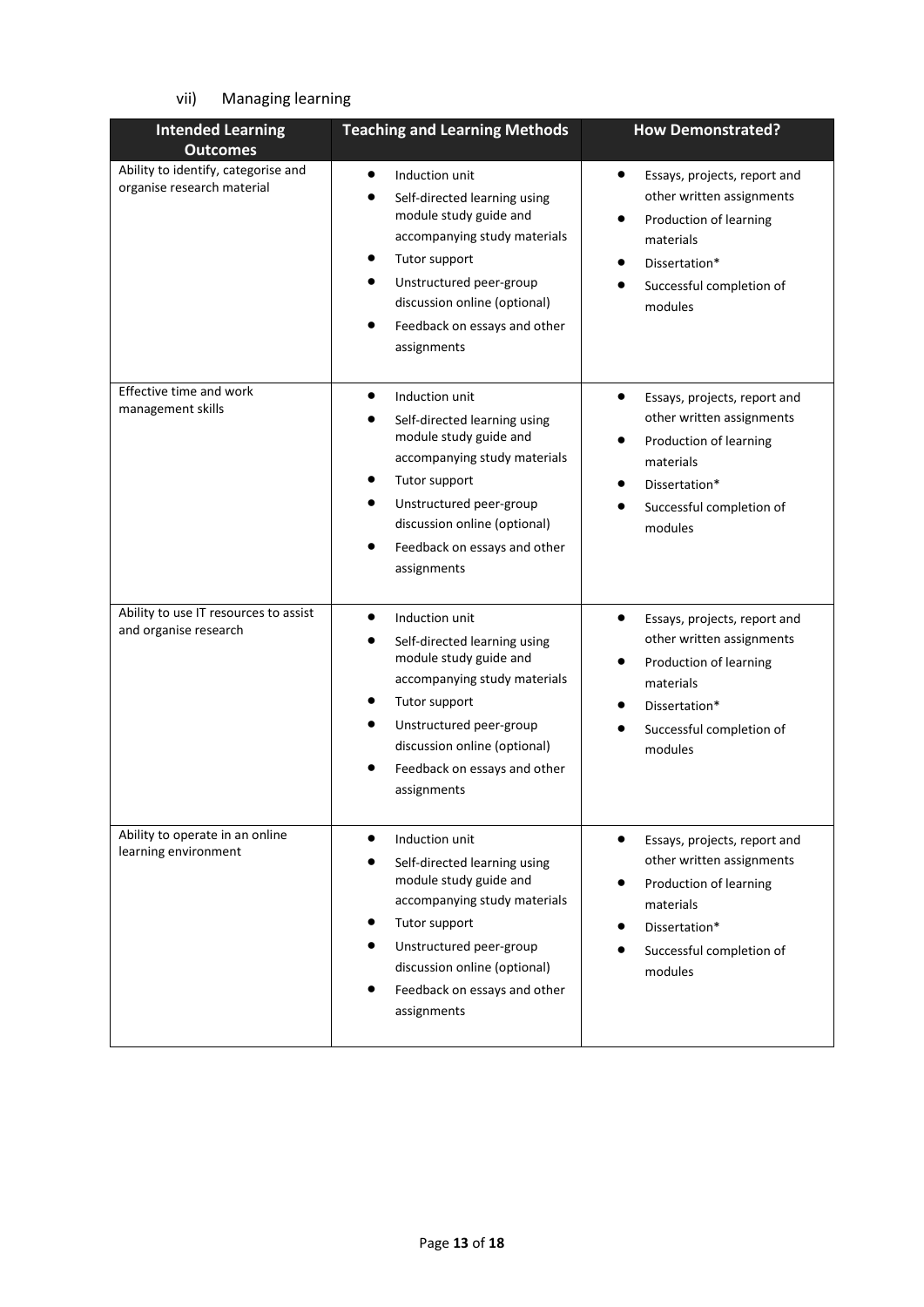| <b>Intended Learning</b><br><b>Outcomes</b>                        | <b>Teaching and Learning Methods</b>                                                                                                                                                                                                                       | <b>How Demonstrated?</b>                                                                                                                                           |
|--------------------------------------------------------------------|------------------------------------------------------------------------------------------------------------------------------------------------------------------------------------------------------------------------------------------------------------|--------------------------------------------------------------------------------------------------------------------------------------------------------------------|
| Ability to apply research and theory<br>to practical circumstances | Induction unit<br>Self-directed learning using<br>٠<br>module study guide and<br>accompanying study materials<br>Tutor support<br>Unstructured peer-group<br>٠<br>discussion online (optional)<br>Feedback on essays and other<br>$\bullet$<br>assignments | Essays, projects, report and<br>other written assignments<br>Production of learning<br>٠<br>materials<br>Dissertation*<br>٠<br>Successful completion of<br>modules |

### viii) Career management

| <b>Intended Learning</b><br><b>Outcomes</b>                                                                                                                                                                                                      | <b>Teaching and Learning Methods</b>                                                                                                                                                                                                                                                                                                                                                                                                                                                                                                                                                                                                                                                                                                       | <b>How Demonstrated?</b>                                                                                                             |
|--------------------------------------------------------------------------------------------------------------------------------------------------------------------------------------------------------------------------------------------------|--------------------------------------------------------------------------------------------------------------------------------------------------------------------------------------------------------------------------------------------------------------------------------------------------------------------------------------------------------------------------------------------------------------------------------------------------------------------------------------------------------------------------------------------------------------------------------------------------------------------------------------------------------------------------------------------------------------------------------------------|--------------------------------------------------------------------------------------------------------------------------------------|
| Commitment to continued<br>professional development, ability<br>to plan career progression, setting<br>realistic and achievable goals,<br>develop ways to improve<br>employability, and demonstrate<br>transferable nature of research<br>skills | $\bullet$<br>Induction unit<br>Personal tutor guidance<br>delivered by professionals<br>/practitioners in the field<br>Networking opportunities with<br>other distance learners<br>(Summer School and online<br>discussion)<br>Assignments which develop<br>٠<br>professional skills<br>Self-reflective activities<br>$\bullet$<br><b>University Career</b><br>٠<br>Development Service's online<br>tools and tailored advice<br>(optional)<br>A focus on employability in<br>٠<br>Summer School sessions<br>(optional)<br><b>Student Handbook</b><br>٠<br>Online group work, practical<br>٠<br>exercises/'learning by doing'<br>Dissertation supervisions and<br>٠<br>feedback*<br>Tutor support<br>Vacancy List managed by the<br>School | $\bullet$<br>Tutorials<br>Communications with tutors,<br>peers and practitioners<br>Contributions to online<br>discussion activities |
|                                                                                                                                                                                                                                                  |                                                                                                                                                                                                                                                                                                                                                                                                                                                                                                                                                                                                                                                                                                                                            |                                                                                                                                      |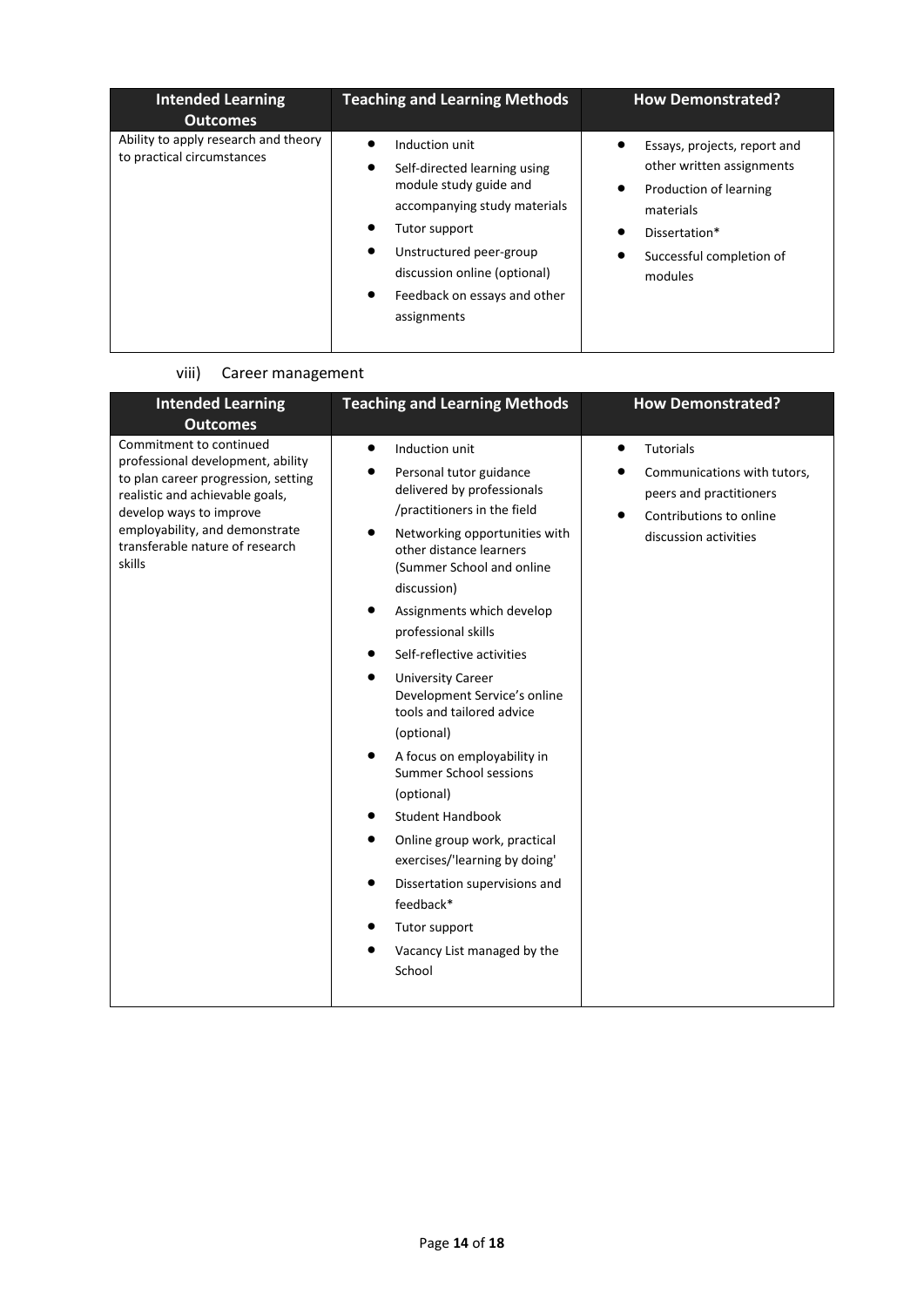| Confidence and ability to<br>Induction unit<br><b>Tutorials</b><br>$\bullet$<br>$\bullet$<br>demonstrate personal attributes<br>Personal tutor guidance<br>and experiences through effective<br>delivered by professionals<br>peers and practitioners<br>CVs, applications and interviews<br>/practitioners in the field<br>Contributions to online<br>Networking opportunities with<br>discussion activities<br>other distance learners<br>(Summer School and online                  | <b>Intended Learning</b><br><b>Outcomes</b> | <b>Teaching and Learning Methods</b> | <b>How Demonstrated?</b>    |
|----------------------------------------------------------------------------------------------------------------------------------------------------------------------------------------------------------------------------------------------------------------------------------------------------------------------------------------------------------------------------------------------------------------------------------------------------------------------------------------|---------------------------------------------|--------------------------------------|-----------------------------|
| discussion)<br>Assignments which develop<br>professional skills<br>Self-reflective activities<br><b>University Career</b><br>Development Service's online<br>tools and tailored advice<br>(optional)<br>A focus on employability in<br><b>Summer School sessions</b><br>(optional)<br><b>Student Handbook</b><br>Online group work, practical<br>exercises/'learning by doing'<br>Dissertation supervisions and<br>feedback*<br>Tutor support<br>Vacancy List managed by the<br>School |                                             |                                      | Communications with tutors, |

## **9. Special features**

- Summer School
- Carefully paced curriculum that encourages personal development and leads to acquisition of knowledge and technique
- Modules range from exploring issues in depth to a more technical nature. They lead to a final module which enables students fully to integrate key issues and subjects with methods and media of interpretation
- Course material encourages students to situate and reflect upon their learning in both local and international contexts
- Emphasis on dealing objectively and sensitively with controversial issues, particularly in cross-cultural and/or socially diverse contexts
- Independent learning
- Online group-work
- Case-study work
- Problem-solving
- Written and online communication skills
- Study visit or website visit (to be reported upon)
- Broad range of assignment types
- Research dissertation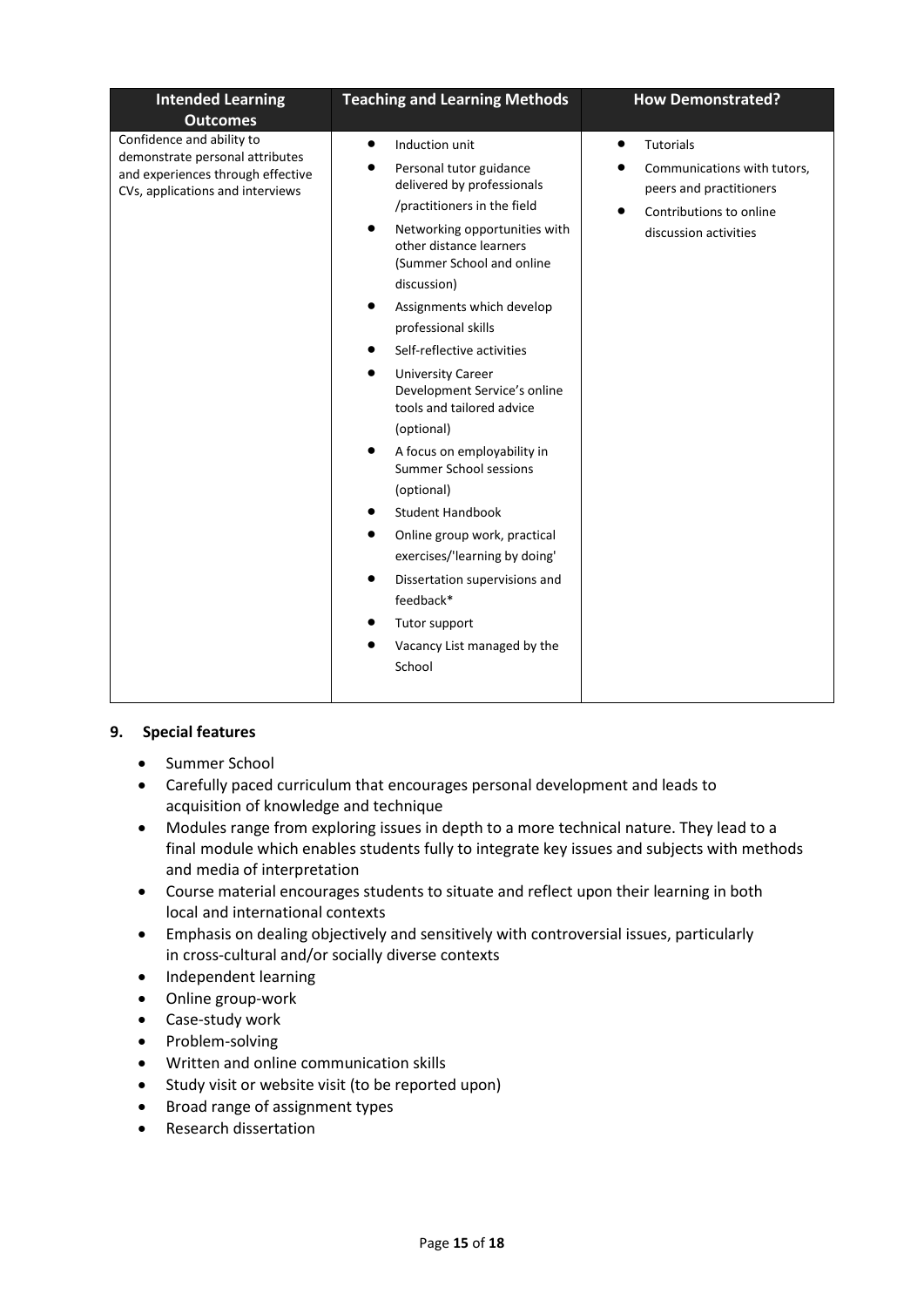### **10. Indicators of programme quality**

External Examiner reports: External Examiners continue to praise the level of feedback provided and the rigour of assessment methods.

Student feedback mechanisms: Surveys and Student Staff Committees.

#### **11. Criteria for award and classification**

This programme follows the standard scheme of taught postgraduate award and classification set out i[n Senate Regulations](http://www.le.ac.uk/senate-regulations) – see the version of *Senate Regulation 6 governing taught postgraduate programmes of study* relevant to year of entry.

Candidates may graduate with the degree of Master of Science where the dissertation concerns science in heritage, science heritage, or where a technical or scientific methodology is utilised.

#### **12. Progression points**

As defined i[n Senate Regulations](http://www.le.ac.uk/senate-regulation6) - refer to the version of *Senate Regulation 6 governing taught postgraduate programmes of study* relevant to year of entry.

The following additional progression requirements for this programme have been approved:

 Students will not normally be allowed to progress to Module 3 until Modules 1 and 2 have been successfully completed. Similarly, students will not normally be allowed to progress to the dissertation until Module 3 and 4 have been successfully completed.

In cases where a student has failed to meet a requirement to progress he or she will be required to withdraw from the course and a recommendation will be made to the Board of Examiners for an intermediate/exit award where appropriate.

#### **13. Rules relating to re-sits or re-submissions**

As defined i[n Senate Regulations](http://www.le.ac.uk/senate-regulation6) - refer to the version of *Senate Regulation 6 governing taught postgraduate programmes of study* relevant to year of entry.

#### **14. External Examiners reports**

The details of the External Examiner(s) for this programme and the most recent External Examiners' reports for this programme can be found at [exampapers@Leicester](https://exampapers.le.ac.uk/) [log-in required]

#### **15. Additional features** (e.g. timetable for admissions)

n/a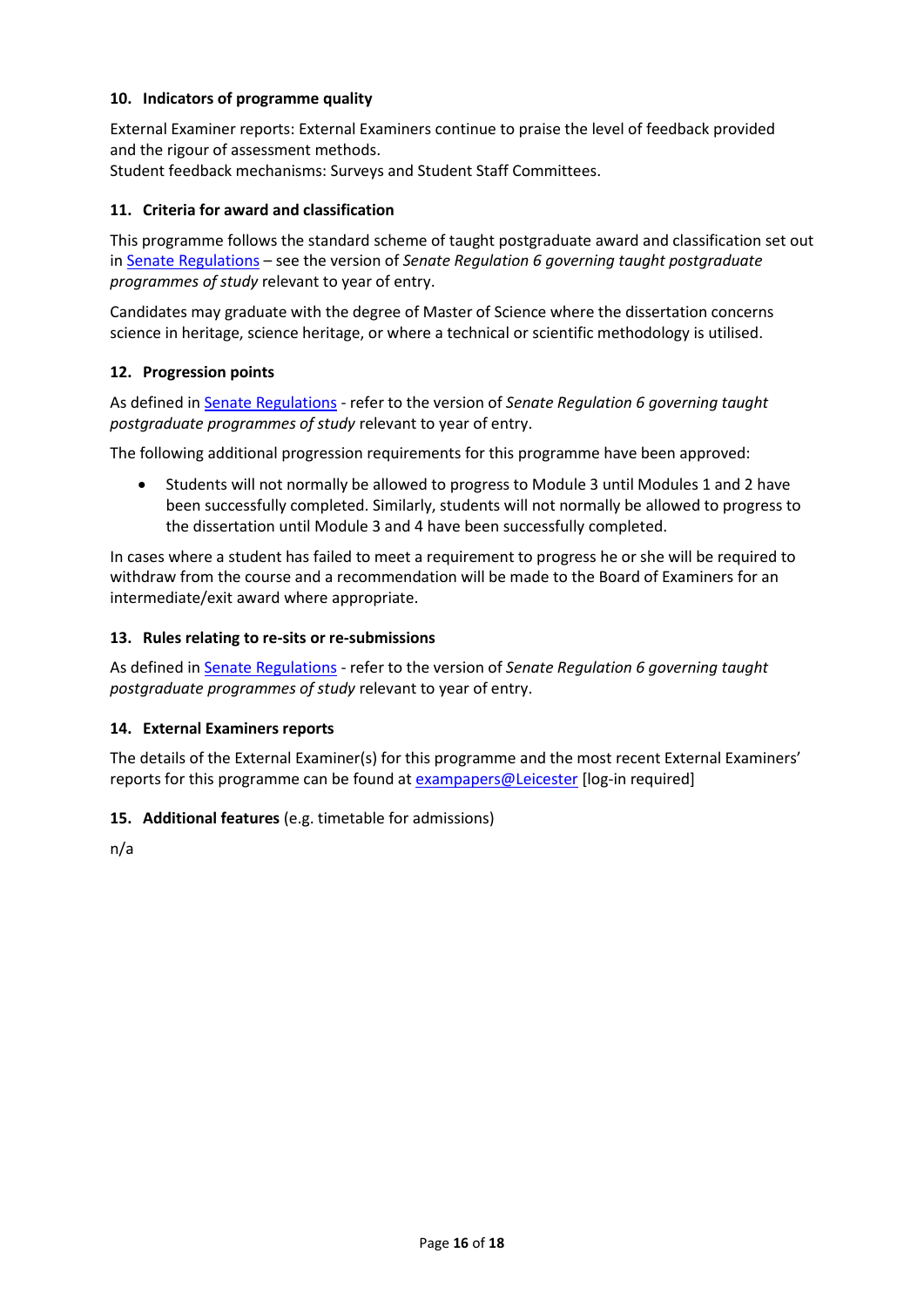

# **Programme Specification (Postgraduate) FOR ENTRY YEAR: 2021/22**

**Date created:** 18/12/2020 **Last amended:** 17/03/2021 **Version no.** 2

# **Appendix 1: Programme structure (programme regulations)**

The University regularly reviews its programmes and modules to ensure that they reflect the current status of the discipline and offer the best learning experience to students. On occasion, it may be necessary to alter particular aspects of a course or module.

MA/MSc Heritage and Interpretation

### **Credit breakdown**

| <b>Status</b>        | <b>Year long</b> | Semester 1 | Semester 2 | <b>Other delivery</b><br>period |
|----------------------|------------------|------------|------------|---------------------------------|
| Core taught          | n/a              | n/a        | n/a        | 120 credits                     |
| Optional             | n/a              | n/a        | n/a        | n/a                             |
| Dissertation/project | n/a              | n/a        | n/a        | 60 credits                      |
|                      |                  |            |            | 180 credits in total            |

PGDip Heritage and Interpretation

### **Credit breakdown**

| <b>Status</b>        | <b>Year long</b> | Semester 1 | Semester 2 | <b>Other delivery</b><br>period |
|----------------------|------------------|------------|------------|---------------------------------|
| Core taught          | n/a              | n/a        | n/a        | 120 credits                     |
| Optional             | n/a              | n/a        | n/a        | n/a                             |
| Dissertation/project | n/a              | n/a        | n/a        | 60 credits                      |
|                      |                  |            |            | $120$ aradita in tatal          |

120 credits in total